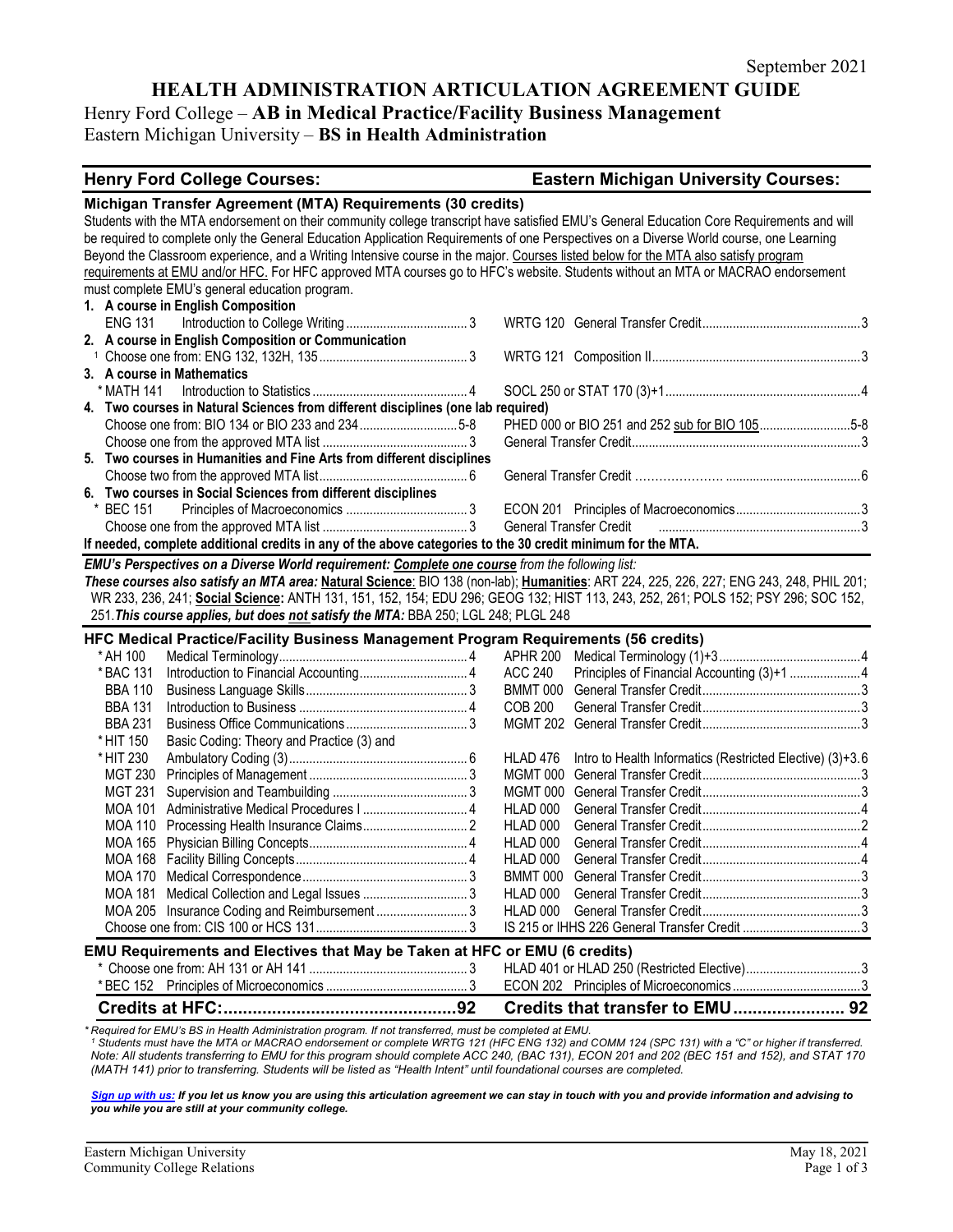## **HEALTH ADMINISTRATION ARTICULATION AGREEMENT GUIDE** Henry Ford College – **AB in Medical Practice/Facility Business Management** Eastern Michigan University – **BS in Health Administration**

# **Completion of the BS in Health Administration at EMU**

Students are admitted to EMU as Health Administration "intent" and must submit a supplemental application for admission to the program after completion of the foundational requirements of Macro- and Microeconomics, Statistics, and Principles of Accounting. The College of Health and Human Services (CHHS) advising center will assist students in course planning and the supplemental application process.

### **Program Admission Requirements:**

- 1. Completed a minimum of 45 hours of undergraduate coursework at an accredited institution of higher learning with a minimum cumulative grade point average of 2.5.
- 2. Completed the MTA or MACRAO agreement (or WRTG121 and COMM 124 with a minimum grade of "C-" at EMU).

## **Major Requirements (46 credits)**

### **Program Requirements (46 credits)**

| <b>ECON 436</b>     | Health Economics<br>3                           |
|---------------------|-------------------------------------------------|
| <b>HLAD 305</b>     |                                                 |
| HLAD 307W           | Communication Effectiveness in Health Admin 3   |
| HLAD 308            | Ethical Dimensions in Health Care Delivery 3    |
|                     | or PHIL 221 Business Ethics (3)                 |
|                     | or PHIL 223 Medical Ethics (3)                  |
| HLAD 310            | Administration of Health Care Organizations 3   |
| HLAD 311            | Management of Health Services  3                |
| HLAD 312            | Health Personnel Management and Development3    |
|                     | or MGMT 384 Human Resource Management           |
| <b>HLAD 315</b>     | Research Mthds & Data Analysis/ Health Science3 |
| HLAD 416            |                                                 |
| <b>HLAD 418</b>     |                                                 |
| HLAD <sub>419</sub> | Legal and Regulatory Issues in Health Care  4   |
| HLAD <sub>420</sub> | Health Insurance and Reimbursement 3            |
| <b>HLAD 425</b>     | Decision Making for Health Administrators 3     |
| HLAD 488L4          |                                                 |

| Minimum Credits to Graduate:  124 |  |
|-----------------------------------|--|